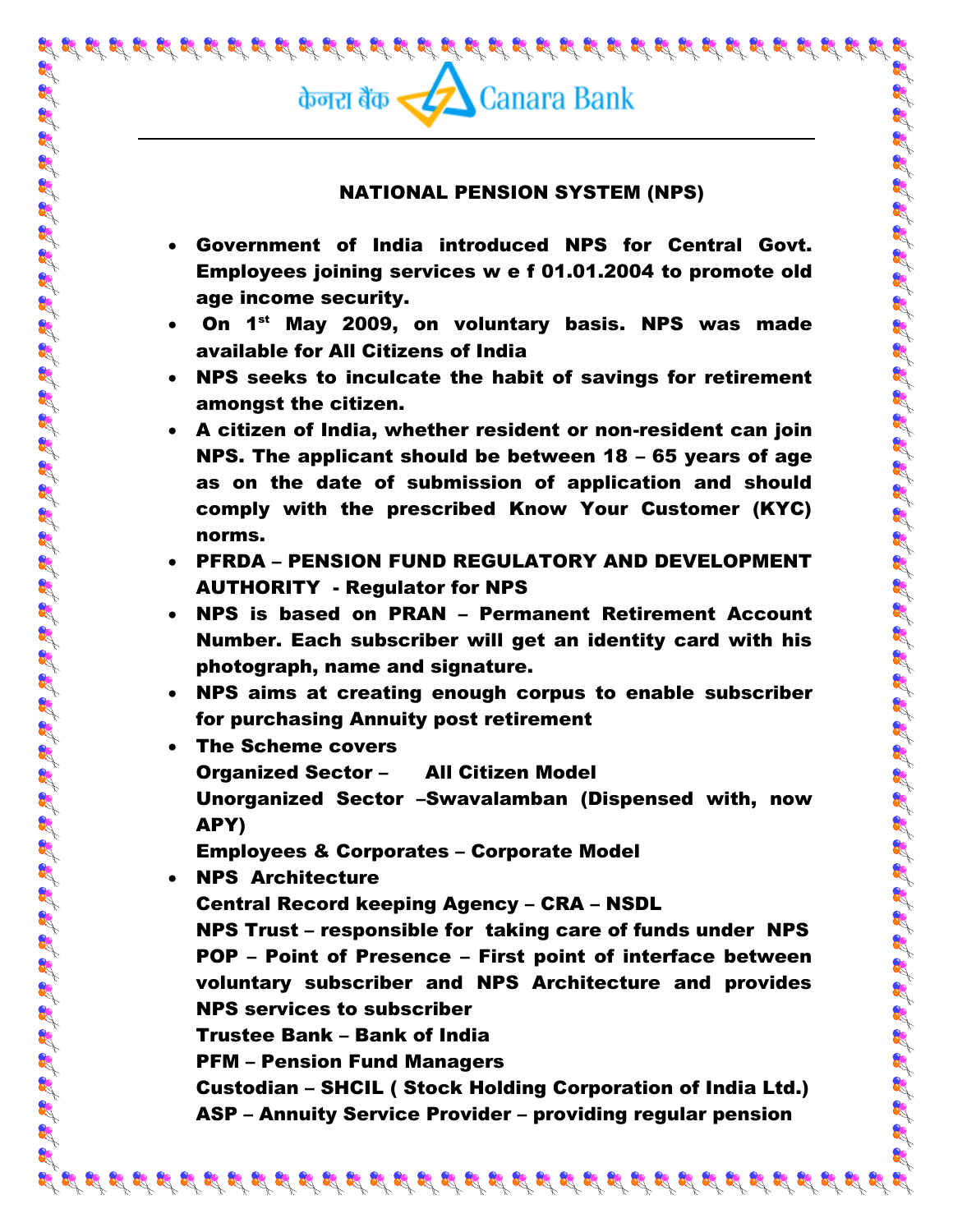Types of Accounts

Tier 1 – Non-withdrawable pension account Minimum amount per contribution Rs.500/- Minimum contribution per year should be Rs.1000/- Minimum No. of contribution per year 1.

2

Tier 2 – Voluntary Savings account Minimum contribution at the time of account opening Rs.1000/- Minimum amount per contribution Rs.250. Minimum No. of contribution per year 1.

- A subscriber can choose any of the following Fund Managers: LIC, SBI, UTI, ICICI, Kotak, HDFC and Birla Sunlife.
- NPS is low cost at 0.0009% p.a as Fund Management Fees, NPS is perhaps world's lowest cost pension scheme. Other handling and administrative charges are also the lowest.
- NPS ensures complete portability. NPS account can be operated from anywhere in the country irrespective of employment and geography.
- All transactions under NPS can be tracked online through CRA System.

 Corporate Model – To provide NPS to the employees of Corporate entities, including PSUs. Corporates may join NPS through anyone of the existing POPs through MOUs. POPs will perform all the required functions. Corporates can co-contribute for employees' pension.

Corporates can claim tax benefits for the amount contributed towards pension of employees. From 1<sup>st</sup> April, 2012 upto 10% of the salary (basic and dearness allowance) of employers contribution can be deducted as 'Business expense' from their Profit & Loss a/c.

Withdrawals –

On attaining the normal retirement age of 60 years, the subscriber can either continue the scheme upto the age of 70 years or opt for withdrawal.

□ The subscriber has to compulsorily annuitize atleast 40% of the pension wealth which is fully exempt from tax and the remaining 60% can be withdrawn as a lump sum or